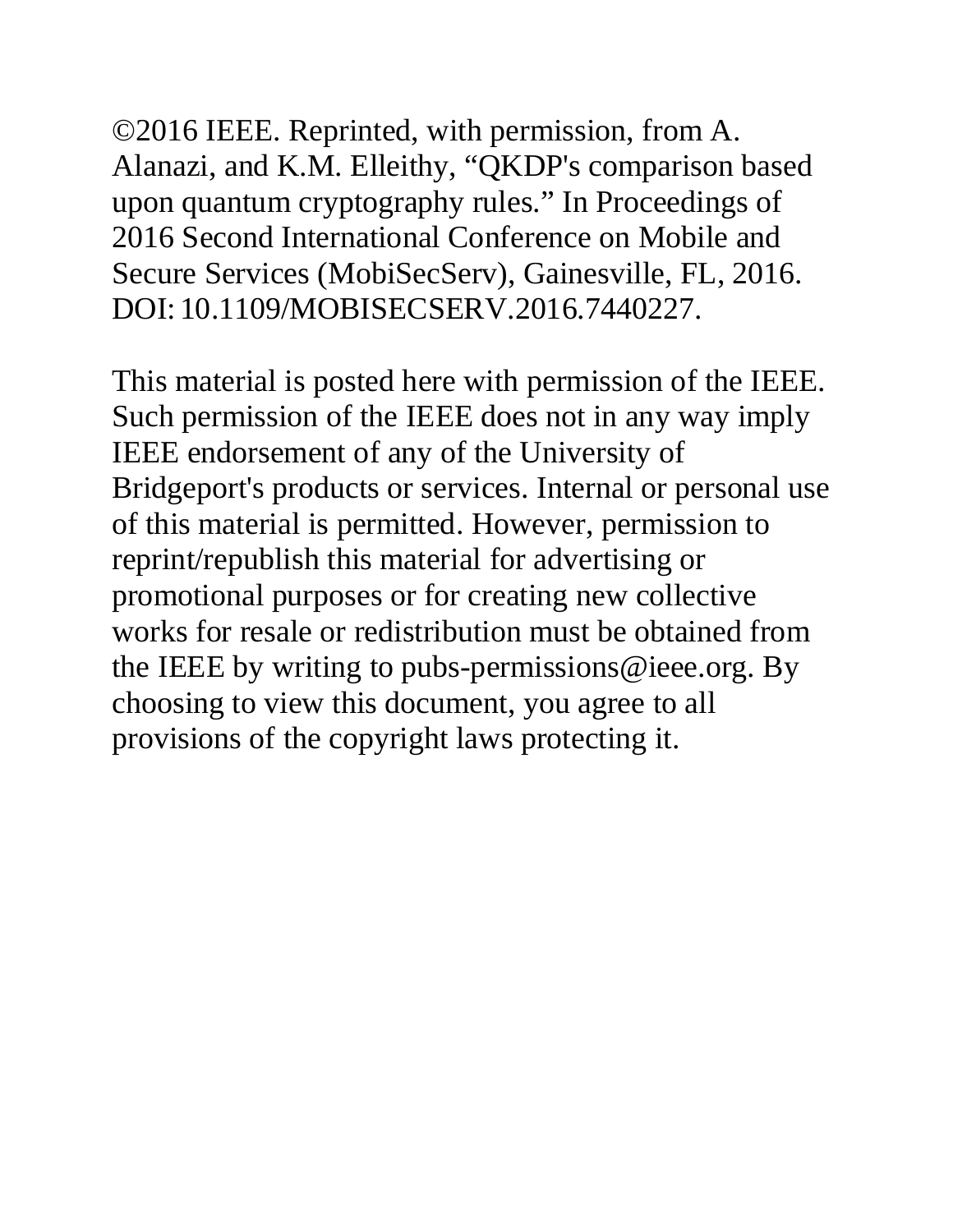# Optimized Node Selection Process for Quality of Service Provisioning over Wireless Multimedia Sensor Networks

Adwan Alanazi and Khaled Elleithy Department of Computer Science and Engineering University of Bridgeport, CT-06604, USA

aalanazi@my.bridgeport.edu; elleithy@bridgeport.edu

*Abstract—***Several quality of service (QoS) routing strategies focus on the improvement of throughput and end-to-end delays in wireless sensor networks (WSNs). With emergence of wireless multimedia sensor networks (WMSNs), data traffic can be poised into reliability-demanding data packets and time-sensitive data packets. In such situations, node optimization and load balancing can improve QoS provisioning. Thus, the trade-off between network lifetime and ensuring the QoS provisioning has been of paramount importance. This paper introduces the Optimized Node Selection Process (ONSP) approach for robust multipath QoS routing for WMSNs. This approach is based on determining the optimized node that helps resilient route discovery for improving the QoS parameters. The selection of optimized nodes make the solid chain for route selection using residual energy and received signal strength indicator (RSSI). The second goal of this approach is to prolong the network lifetime by introducing the load-balancing algorithm, which determines the optimized and braided paths. These paths avoid bottlenecks and improves throughput, end-to-end delay, on-time packet delivery and prolongs the network lifetime.** 

## *Keywords— Wireless sensor networks, Quality of service, Routing, optimized path, braided paths***.**

# I. INTRODUCTION

 Wireless sensor networks (WSNs) comprise of the promising technology mounted for resolving several solutions, covering military, health, civilian, commercial and environmental applications [1] ,[2],[3],[4],[5]. WSNs involve a large number of small and low-cost sensors, which are equipped with computation capabilities and wireless communication [6]. However, despite the benefits that the exploitation of a WSN brings, their deployment is limited due to energy limitations posed by the sensor nodes. The energy expenditure of wireless sensor networks depends on the data processing, environmental sensing and wireless communication. Hence, most of the QoS routing protocols aim mostly at the accomplishment of the energy preservation. Since some of the routing protocols designed for WSNs follow the attainment of energy efficiency, they are practically unsuitable for QoS provision in WSNs[7].

 The latest advances in complementary metal-oxide semiconductor (CMOS) cameras and small microphones have led to the development of Wireless Multimedia Sensor Networks (WMSN) as a class of wireless sensor networks.

WMSN is a network of wirelessly interconnected sensor nodes that are able to extract multimedia content such as images, audio and video about the ambience and send that to the sink. Routing protocols in WMSNs should be designed with minimum communication overhead and low-processing convolution. The sensor nodes generally function in pervasive locations without user involvement. Thus, the routing should be done by using a load-balancing scheme to take adaptive decisions for balancing the load for each route with respect to the external environment. Furthermore, the routing protocols must be performance-efficient and scalable [8]. In wireless multimedia sensor networks, it is important to deploy the powerful load-balancing routing approaches to support applications such as security monitoring, battlefield intelligence, environmental tracking and emergency response [9]. These applications require multipath QoS routing protocols to create the tradeoff between energy consumption and QoS parameters prior to delivering the data to the sink node [10],[11]. The multi-path QoS routing protocols establish multiple paths to balance the network traffic between sourcenode to destination-node. In literature, there are many approaches available for conventional networks. However, these approaches are too complicated to be considered WMSNs. In Addition, WMSNs differ in nature from wired network because nodes in WMSN hold a single queue that is connected with a single transmitter [9],[12]. The main purpose of introducing the multi-path routing protocol is fault tolerance, bandwidth aggregation, reducing delay and load balancing [13]. We focus on the multi-path QoS routing protocol for improving the network lifetime and improving the throughput, reducing the end-to-end delay as well as on-time packet delivery.

 In this paper, we propose Optimized Node Selection Process: ONSP is an energy efficient and quality of service based multi-path routing protocol for wireless multimedia sensor networks that selects optimized disjoint and braided paths to achieve load balancing though splitting the network traffic on the primary path (optimized path) and braided paths (other alternative paths). Optimized node selection process improves the delivery of data reliability using a received signal strength indicator and residual energy models. In order to transmit the data over optimized and braided paths, the load-balancing algorithm is used to guarantee load-balancing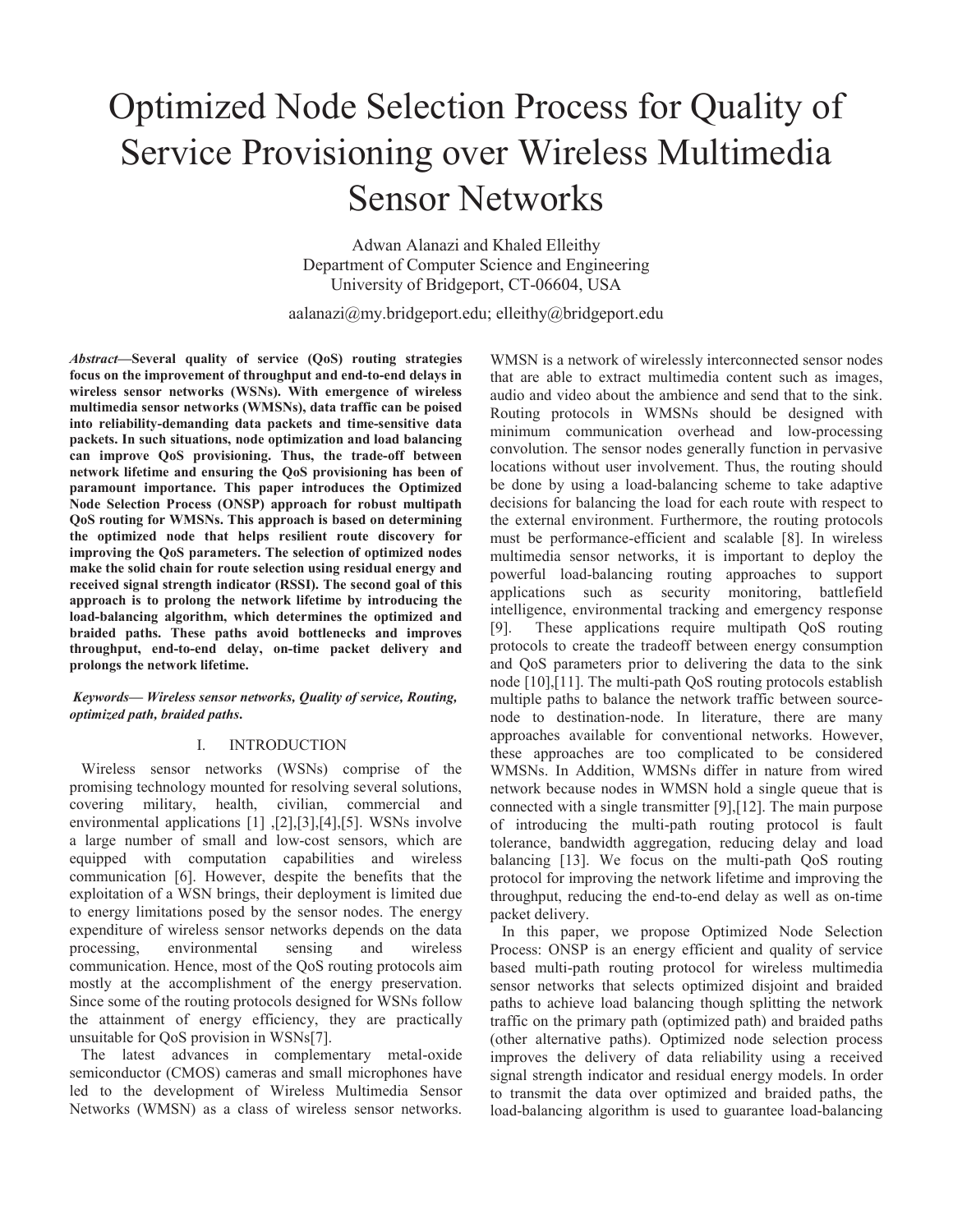over the network traffic to avoid the congestion and improves the throughput while reducing latency.

The remnants of the paper are organized as follow: In Section 2, we present the Optimized Node Selection Process. Section 3, describes the load-balancing algorithm. Section 4, presents simulation-setup and performance evaluation. Finally, section 5 concludes the paper.

# II. OPTIMIZED NODE SELECTION PROCESS

 The optimized node selection process involves the use of mathematical formulation to determine the node having enough resources to forward the data to next node based on residual energy, optimal path and received signal strength indicator (RSSI).

#### A. RESIDUAL ENERGY AND OPTIMAL PATH

 To determining the optimum node discovery, each path between source node and destination node is defined as  $P = (P_1, P_2, \ldots, P_n)$ . Where, P: set of paths,  $P_1$ : the source node and  $P_n$ : the base station, which spans over  $P_n - 2$ (intermediate nodes between source and destination). Thus, residual energy of each intermediate node can be determined after creating the corresponding path and finishing the one event-detection cycle obtained as follows:

$$
R_e = P + \sum_{i=1}^{n-1} E(P_i, P_{i+1})
$$
 (1)

where  $R_e'$  is the residual energy of each intermediate node on the path. The residual energy of each node could be different and depending on the participation of the communication node and how much node involves in the communication and  $E(P_i, P_{i+1})$  is the required energy for routing the message between two intermediate nodes $P_i$  and  $P_{i+1}$ . Let us assume 'X' is the set of possible paths  $X = x_1, x_2, x_3, \dots, x_n$  between source node and destination. Therefore, optimum path between two nodes can be determined as

$$
x_k = \max\left\{ (R_e): \, x_k \in X \qquad (2) \right\}
$$

where  $x_k'$  is the optimum path between two nodes.

## B. RECEIVED-SIGNAL STRENGTH INDICATOR (RSSI)

 The signal strength is translated into distance. As a result, the existing techniques experience the problem due to noise interference, multi-path fading, and irregular signal propagation that highly affect the correctness of ranging estimate. To overcome these problems, we apply an improved approach of determining the RSSI for optimized routing path. The localization accuracy can be endorsed to fulfill the requirements for optimization. We apply localization refinement, region partition and regular node placement. In RSSI, the distance between transmitter  $T_{\alpha}$  and receiver  $'R_{\alpha}$  can be obtained by using log-normal shadowing approach described as:

$$
R_p(r) = R_p(r) - 10n \log\left(\frac{r}{r}\right) + G^{\circ} \quad (3)
$$

where  $R_p(r)$ : the received power,  $R_p(r)$ : received power of point,  $r$ : the distance between receiver and transmitter,  $r$ : reference distance,  $n$ : exponent factor for power loss, and  $G^{\circ}$ :Gaussian random variable that is used for the change of the power when setting the distance. In practices, basic shadowing model is used for determining the distance based on RSSI.

$$
R_p(r) = R_p(r) - 10n \log\left(\frac{r}{r}\right) \tag{4}
$$

We assume that reference distance is 1 meter, so we can obtain resilient RSSI as follows:

$$
RSSI = R_p(r) = \Delta \forall - 10nlogr \tag{5}
$$

where  $\Delta \forall$ : received signal strength. This RSSI-based localization covers mentioned limitations and also helps determine an optimized route.

## C. DYNAMIC LOAD BALANCING

 To balance the load over the network, the traffic is routed through multiple routes. We use the dynamic load-balancing approach for all paths from source to destination. The bandwidth is distributed over these paths according to the traffic load. The paths consist of optimized and braided paths. The Optimized path is the primary path that is allotted more Bandwidth and braided paths are alternate paths to balance the traffic depicted in Figure 1. The bandwidth is reserved for each route based on optimized load balancing (OLB) algorithm. Let us assume that expected load " on optimized and braided paths need to be updated. This is the reason that original " is distributed on the all candidate paths and their respective values are updated as follows

$$
= -\forall (\vartheta, \varpi)\varPhi + \varPhi \quad \forall \in R_{\varPhi}
$$

$$
= -\forall (\vartheta, \varpi)\varPhi + (K -) \quad \forall \in R_{\varPhi_1}
$$

$$
= -\forall (\vartheta, \varpi)\varPhi \quad \forall \notin (R_{\varPhi} \cup R_{\varPhi_1}) \quad (6)
$$

where  $'\vartheta'$ : source, and  $'\varpi'$ : distination. We deduct the bandwidth-demand value  $'\forall (\vartheta, \varpi)\varPhi'$  that is passed through each link. Each link creates optimized  $'R'_\phi$  and braided paths  $'R'_{\phi_1}$ over the network. Optimized path  $'R'_{\phi}$  is the primary route. The tangible reservation is' $\Phi'$ . In case of reserved bandwidth for optimized load balancing,  $\Phi = \Phi$  for all the links  $L_1 \in R_{\Phi}$ . From another perspective, in case of reserved bandwidth-delay for OLB, we divide an end-to-end delay into different link delay limitations. As a result, each link along the optimized and braided paths has the different reserved bandwidth $'\Phi'$ .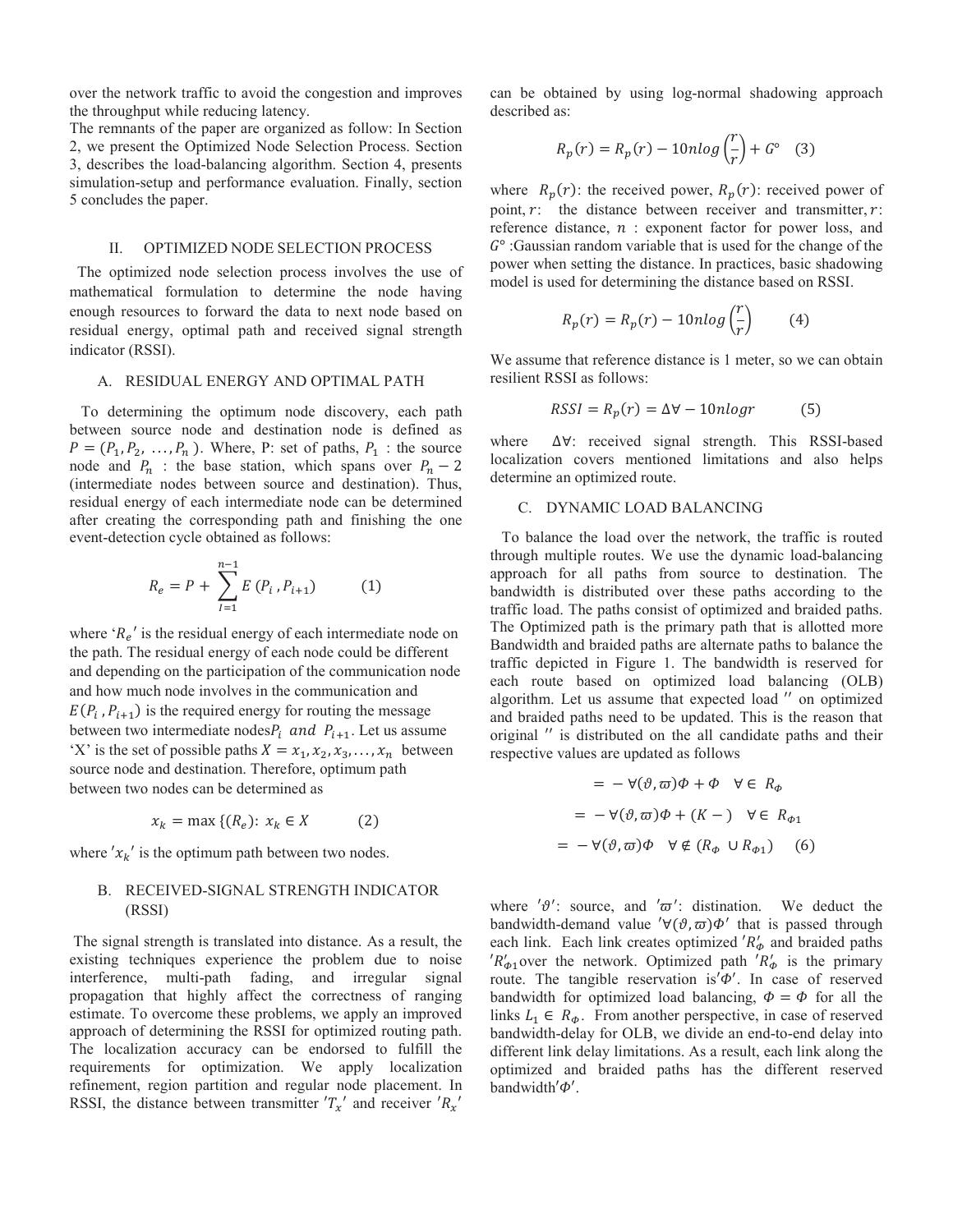Thus,  $\Phi \ge \Phi$ . For the links along a braided path ' $R_{\Phi_1}$ ', the  $(K - )$  in both cases ranges between 1 and ' $\Phi'$  based on the shared bandwidth on the links  $'L_1$ . K: Initial energy of link and : residual energy of link, which are calculated before and after reserving the bandwidth for paths of the network. The expected load " for each path is updated over each link. In the end, having setup the all possible routes, the most utilized links will get highest value.

**Algorithm 1:** Determining the optimized and braided path for end-to-end bound delay  $\zeta$  and bandwidth of  $\Phi$ .

- 1. Input: Optimized specification  $(\vartheta, \varpi, \varPhi, \varDelta)$
- 2. Expected load of each link , residual energy of link , and total energy  $\Sigma$
- 3. Set  $\vartheta$  of T candidate pair of braided pairs  $(M_1, M_2)$
- 4. Output: optimized path  $R_{\Phi}$  and braided path  $R_{\Phi}$
- 5. While all links  $L_1$  do
- 6.  $t_{\Delta} = \frac{1}{K}$
- 7. end while
- 8.  $O_{min} = infinity$ ;  $O_{min}$ : (Rest of links except optimized and braided links)
- 9. while each braided pairs  $(M,N) \in \vartheta$  that meets the requirements of  $(2, \phi)$  do
- 10. Divide  $\exists$  individually along the braided pairs  $M_1$  and  $M<sub>2</sub>$
- 11. Recalculate the residual energy of link
- 12. Recalculate the link costs  $t_{\Delta} = \frac{1}{K}$
- 13. Recalculate the network metric  $N_m$
- 14. If  $N_m < O_{min}$  then
- 15.  $O_{min} = N_m$ ;  $R_{\phi} = M_1$ ;  $R_{\phi 1} = M_2$
- 16. endif
- 17. End while
- 18. If  $O_{min} > \delta$ ;  $\delta$ : value of braided link
- 19. Reject  $O_{min}$
- 20. else
- 21. Choose  $R_{\Phi}$ ,  $R_{\phi 1}$  as optimized and braided links for routing.
- 22. end if

# III. SIMULATION SETUP

 In order to analyze the performance of the optimized node selection process for path discovery. We observed a wireless multimedia sensor network that was constituted the size 400 m x 400 m. The performance of ONSP is compared with other QoS routing protocols: Multi-Path and Multi-SPEED (MMSPEED) Protocol, Multimedia Geographic Routing (MGR) and Sequential Assignment Routing (SAR). The rationale behind selecting these protocols is that they are probabilistic protocols and focusing on improving the QoS. Our proposed protocol is having same features. Thus, comparison would help determine effectiveness of our protocol. Thus, the network topology considered the following metrics:



Figure 1: Optimized route discovery process using load-balancing approach

- A static sink is set farther from the sensing field.
- Each node is initially allotted uniform energy.
- Each node senses the field at the variable rates and is responsible for forwarding the data to sink node.
- The sensor nodes are 50% mobile.
- Each sensor node possesses homogenous capabilities involving the same communication capacity and computing resources.
- The location of sensor nodes is determined in advance.

 The aforesaid network topology is suitable for several WMSNs applications, such as home monitoring, and reconnaissance, airport surveillance, biomedical applications, home automation, fire detection, agriculture and machine failure diagnosis. In the actual application of a proposed approach, it may be used for airport surveillance where the sensor nodes are static and mobile, which are used for monitoring the travelers and staff members. The simulation was conducted by using network simulator-2[14]. The scenario consists of 500 homogenous sensor nodes with initial energy of 4 joules. The base station is located at point (0, 500). The size of the packets is 256 bytes. The residual energy of each node after 7 cycles is calculated based on the residual energy model described in section 2. The rest of parameters are explained in Table 1.

 Based on simulation, we are interested in the following metrics.

- **Average delivery rate**
- Average energy consumption
- End-to-end delay
- **Lifetime**
- A. Average delivery rate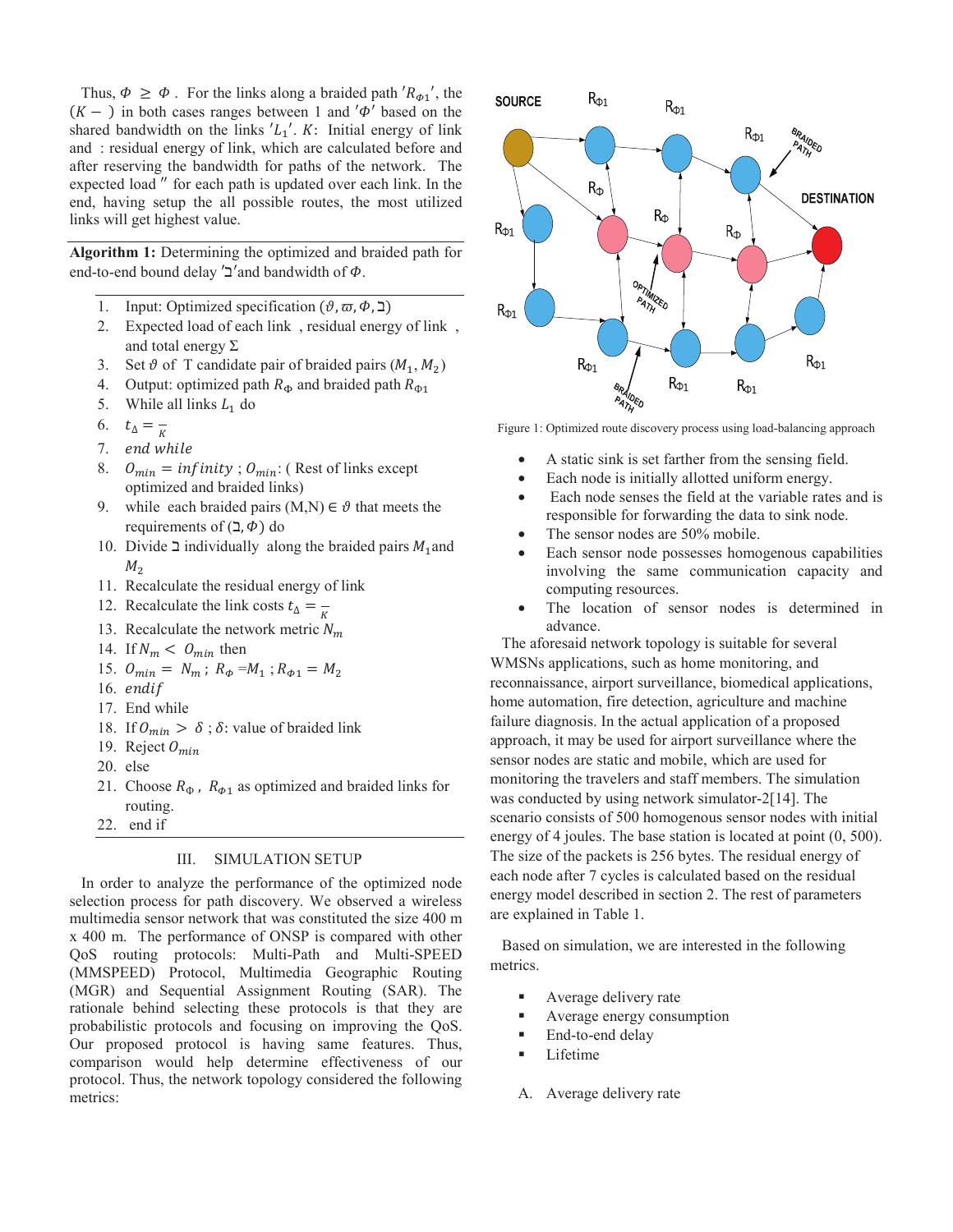Table 1: Simulation parameters and its corresponding values

| <b>PARAMTERS</b>         | <b>VALUE</b>                   |
|--------------------------|--------------------------------|
| Size of network          | $400 \times 400$ square meters |
| Number of nodes          | 500                            |
| Queue-Capacity           | 25 Packets                     |
| Mobility Model           | Random way mobility model      |
| Maximum number of        | 03                             |
| retransmissions allowed  |                                |
| Initial energy of node   | 4 joules                       |
| Size of Packets          | 256 bytes                      |
| Data Rate                | 250 kilobytes/second           |
| Sensing Range of node    | 40 meters                      |
| Simulation time          | 9 minutes                      |
| Average Simulation Run   | 08                             |
| Base station location    | (0,500)                        |
| <b>Transmitter Power</b> | $12 \text{ mW}$                |
| Receiver Power           | 13 mW                          |
| Buffer threshold         | 1024 Bytes                     |

 One of the important metrics in investigating the routing protocols is an average delivery ratio. In Figure 2, node failure probability and an average delivery ratio are depicted. ONSP outperforms other routing protocols: MMSPEED, MGR and SAR. The average delivery ratio decreases by node failure. However, node failure highly affects other participant routing protocols as compared with ONSP. The reason of the better performance of ONSP is the inclusion the load-balancing algorithm and optimized node processing approach based on residual energy and RSSI. The performance of ONSP reduces maximum to 18% by node failure, but other MMSPEED, SAR and MGR reduce the performance maximum up to 40%.



### B. Average energy consumption

 Figure 3 shows the result of energy consumption based on node failure probability. We note that ONSP outperforms MMSPEED, SAR and MGR. The energy consumption is also not highly affected due to QoS provisioning (throughput and delay). Hence, trade-off between reducing the energy consumption and improving QoS provisioning is proved that reduce the expenditure. The maximum average energy consumption for ONSP on 0.027 node failure probability is 0.037 joule/packet as compared with other protocols that range from 0.052 to 0.063 Joule/packet. The result demonstrates that ONSP consumes almost half of energy as compared to MMSPEED, SAR, and MGR due to node failure probability.



#### C. End-to-end delay

 End-to-end delay is another significant parameter for investigating the QoS based routing protocols. The packet end-to-end delay increases as time interval increases as depicted in Figure 4. In this experiment, we use variable size of packet arrival rate at the sender side. We measure an endto-end delay for both non-real time and real time data traffic. Based on the results, we validate that ONSP outperforms other participating routing protocols. The maximum end-to-end delay at the end of simulation for ONSP is 0.047 second that is almost 50% less than other routing protocols.



Figure 4. End-to-end delay at different time interval